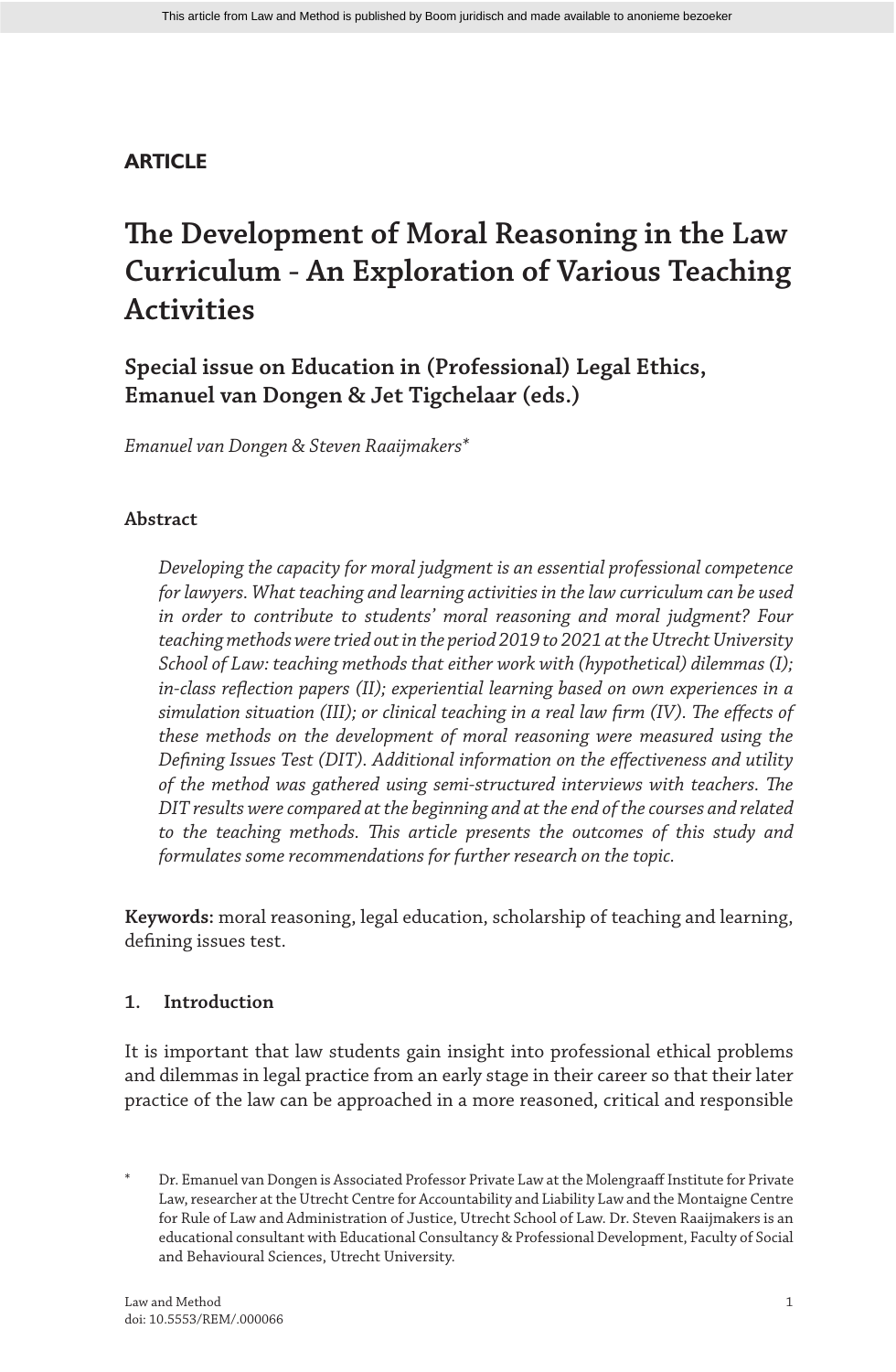manner. Developing the capacity of moral judgment, as part of decision-making on legal matters, is an essential professional competence for lawyers (see Van Dongen & Tigchelaar, 2021). However, this competence does not develop by itself, and (educational) support is needed. Introducing (professional) ethics courses during academic study can be a powerful catalyst for the development of moral reasoning. Moral reasoning is needed for moral judgment. Students' moral reasoning can be stimulated both by making it an explicit part of the curriculum taught throughout their studies and by ensuring that moral reasoning is part of and appreciated throughout the educational process (Chapman, 2002). Research also shows that well-designed curricula can contribute significantly to improving moral reasoning (Rhode, 1992) – especially given that moral values and strategies change in early adulthood (Rhode, 2007). It has, however, been argued in Anglo-American literature that law students become cynical and uncritical because of their experiences at university (see Chapman, 2002). Sheldon and Krieger (2004) found that law students' endorsement of intrinsic values declined over the course of their first year, specifically moving away from community service values and towards appearance and image values. These studies are in line with earlier studies showing declines in law students' preference for 'altruistic law practice' (Landsman & McNeel, 2004). From these studies it might be argued that law school has a desensitizing effect on law students. However, these studies did not deal with Dutch law students. According to Chapman (2002), there are indications that legal ethics courses may help overcome the desensitizing effect of law school.<sup>1</sup> It is, however, unclear what elements of legal ethics courses cause this desensitizing effect.

Inspired by the international literature on legal ethics, various teaching methods and learning activities have been tried out in the law curriculum at Utrecht University School of Law. In the current study, the effects of four different teaching methods are explored to ascertain whether these methods contribute to students' moral reasoning. Besides the development of the moral reasoning capacity of students, the approach to teaching and the role of the teacher were also considered.

In this article, first, a discussion of the relevant educational literature will be provided, i.e. on moral reasoning and the effects and possibilities of teaching professional ethics. Second, the teaching background and context as well as the five pilots where the four teaching methods were put into practice, i.e. what the pilots looked like in practice, will be explained. Third, the research methods will be discussed, including the reasons for choosing the particular research instruments, followed by the results and evaluation. Finally, a discussion and conclusion follows with some recommendations for best practices and lessons concerning the respective contributions to students' moral reasoning and attitude, including the role of the teacher and moral reflection.

<sup>1</sup> This brief summary is based on Van Dongen and Tigchelaar (2021). The present study is a continuation of that contribution in the sense that it has evaluated and measured the pilots described there. The content of these pilots is also briefly described in this contribution.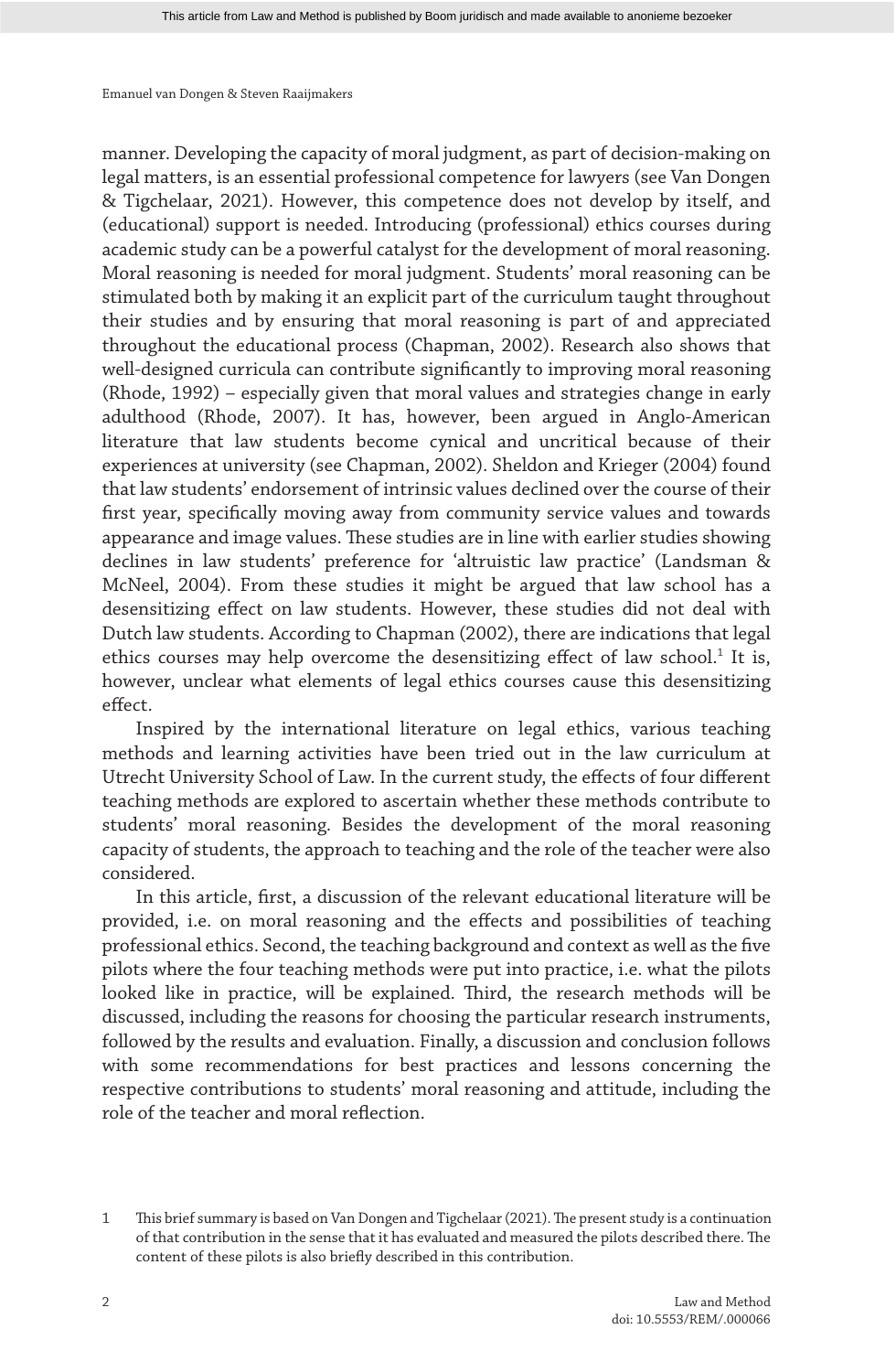# **2. Educational Context**

Lawyers, when confronted with professional ethical problems and dilemmas in legal practice, must be able to act in a morally acceptable manner. Morality, however, is a complex and multifaceted concept (Landsman & McNeel, 2004). Rest distinguishes four interrelated and interacting components in the question of what must happen before someone engages in moral behaviour: moral sensitivity, moral judgment, moral motivation and implementation skills (to execute and implement what one ought to do; Rest, 1984). The moral judgment component is the most researched; this component also fits well with the educational context (Landsman & McNeel, 2004) as moral judgment capacity is a central element in ethics education (van Dongen & Tigchelaar, 2021). The major function of this component is to formulate what a moral course of action would be. For assessing and providing insight into the development of moral judgment in law students, the six stages of moral development as described by the cognitive-developmental theory of moral development by Kohlberg (1984) provide a frame of reference.

A criticism of Kohlberg's work and the concept of moral reasoning is that moral reasoning cannot be assumed to translate into good actions. Of course, moral reasoning may support decision-making and moral action, but there is evidence that moral reasoning is not a good predictor of moral action, known as the 'gappiness problem' (see, for instance, Darnell et al., 2019) – the gap between moral judgement and action. Nevertheless, moral reasoning can be seen as a necessary – yet insufficient – condition for moral action.

Research<sup>2</sup> shows that a pedagogy based on contextual, rich, emotionally engaging, role-based problem-solving, coupled with an ongoing reflective discourse, is likely to significantly improve the effective involvement of law students in ethics and the mastery of the role of an ethical practitioner (Lerner, 2004). Research on student learning and moral development advocates an experiential approach. Ideally, courses on professional responsibility should be linked to on-the-job placements, and ethical issues integrated into the curriculum (Rhode, 2009). By using didactics that combine live client or simulated learning with regular opportunities for critical reflective conversation and writing on ethical issues, university teaching can lead students to think more deeply about ethical dilemmas (Lerman, 1998). Discussions about moral dilemmas appear to be an effective intervention for the level of moral reasoning (and ethical judgment). Just giving lectures about this has little effect. It is about what students do that is important for achieving such an effect (Ferris, 2015), which is in line with the theory of Biggs and Tang (2011).

Measuring moral development has been successfully conducted by the Defining Issues Test (DIT) (Rest et al., 1974;<sup>3</sup> see also Section 4) to a variety of different colleges, universities and graduate students in various professional areas, including law (Landsman & McNeel, 2004). Landsman and McNeel studied law students over

<sup>2</sup> This paragraph is taken from Van Dongen and Tigchelaar (2021).

<sup>3</sup> The DIT was originally based on Kohlberg's theory. The renewed version, the DIT-2, is only loosely based on Kohlberg – in addition, it has been influenced by schema theory (Rest et al., 1999a). See Section 4.3.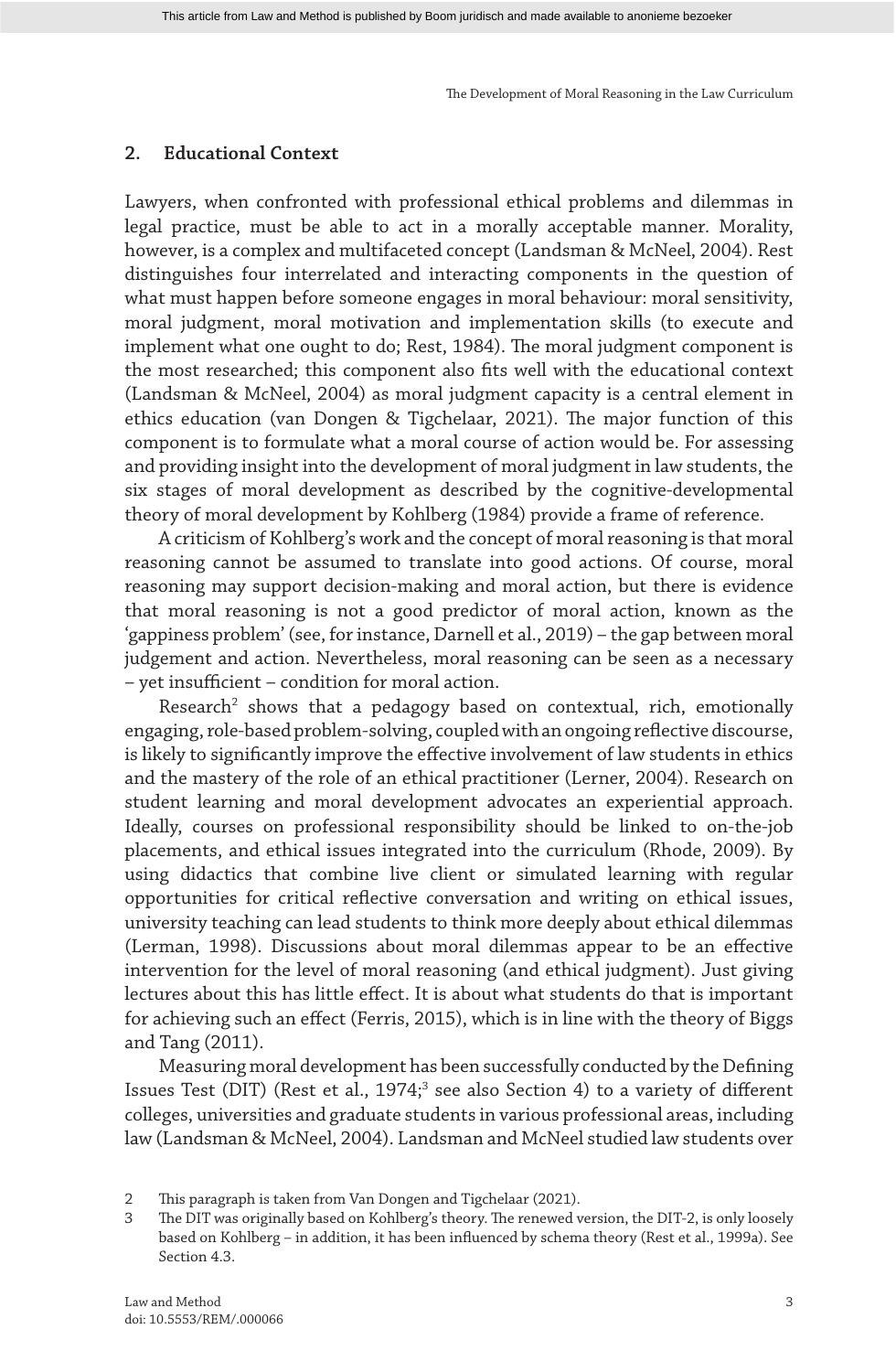a period of three years. They concluded that law school did not have a significant effect on the moral judgment of law students (Landsman & McNeel, 2004). However, according to Hartwell (1995), moral judgment can be improved by interventions such as small intensive seminars or clinics. Interesting, but not very hopeful, is one of the findings of Willging and Dunn, who conclude that a third-year required course in legal ethics did not stimulate statistically significant change in the DIT measures of moral reasoning among the students (Willging & Dunn, 1981). Most literature, however, is Anglo-American (and American Law Schools are more vocational, while law study at Dutch universities has a more academic character) – no study on this topic has yet been conducted on Dutch law students. What is their level of moral judgment? Does this change throughout their university education? What effect do various teaching methods on legal or professional ethics have on moral reasoning?

# **3. Background of the Teaching Environment**

Generally, in the international literature on legal ethics, the various teaching methods intended for stimulating moral reasoning that are discussed can be divided into learning activities involving conversations about moral dilemmas; methods based on hypothetical, narrative or real examples; and experiential learning combined with reflection on one's own experiences. During the years 2019 to 2021, four of these teaching methods were tried out. See Table 1, in which the main teaching method used is mentioned.<sup>4</sup>

|                                     | <b>Working</b><br>with<br><b>Dilemmas</b> | <b>In-Class</b><br><b>Reflection</b><br><b>Papers</b> | <b>Experiential</b><br>Learning:<br><b>Simulation</b> | <b>Experiential</b><br>Learning:<br><b>Clinics and</b><br><b>Reflection</b> | <b>English</b><br>(EN) or<br><b>Dutch</b><br>(NL) | Course<br>Level |
|-------------------------------------|-------------------------------------------|-------------------------------------------------------|-------------------------------------------------------|-----------------------------------------------------------------------------|---------------------------------------------------|-----------------|
| Pilot I<br>(honours)                | x                                         |                                                       |                                                       |                                                                             | EN                                                | <b>MA</b>       |
| Pilot II                            |                                           | x                                                     |                                                       |                                                                             | EN                                                | <b>MA</b>       |
| Pilot III<br>(honours) <sup>*</sup> | $\mathsf{x}$                              |                                                       |                                                       |                                                                             | <b>NL</b>                                         | <b>BA</b>       |
| Pilot IV                            |                                           |                                                       |                                                       | x                                                                           | <b>NL</b>                                         | BA3/MA          |
| Pilot V                             |                                           |                                                       | X                                                     |                                                                             | NL                                                | BA3             |

# *Table 1 Pilots: Teaching methods*

\* Pilot three was not intended at the start of this project and was not primarily organized by the teaching staff (although frequent consultation took place with an honours teacher). However, as it focuses on legal ethics, and both legal scholars and practitioners gave lectures on this course, with little preparatory work for students, it was interesting to study what effects this had on the development of moral reasoning of students.

4 Three of the five pilots were taught by two teachers, of whom at least one also had practical experience (I, III, IV and V), as a lawyer, for instance. The other pilot was taught by a lecturer who has both practical and theoretical experience and know-how (II). In three of the pilots, one of the lecturers was very experienced in legal theory and ethics (II, III and V).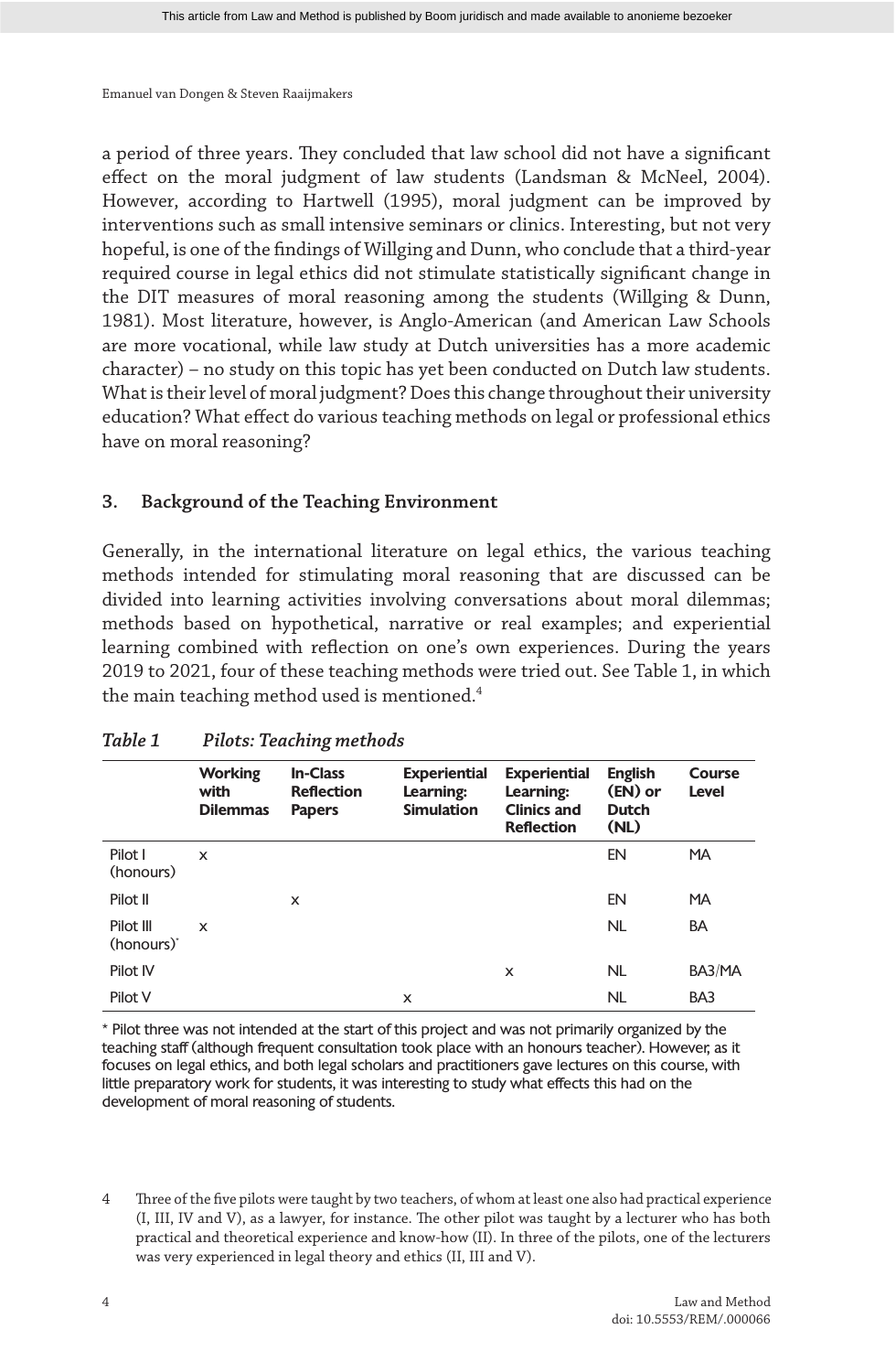The first pilot consisted of two lectures, or more precisely, a mix between lecture and seminar, delivered within two weeks, requiring preparatory reading and an obligatory (ungraded) assignment. At the first meeting, the various ethical schools of thought were introduced. An exercise was conducted using ethical dilemmas taken from practice that were first discussed in subgroups of about two or three students and later presented in a plenary session of about 23 students. In addition, a presentation was given by the lecturers on professional ethics, including examples from the teacher's own experience. Students then had to read about these schools of thought before coming up with an ethical problem and had to apply an ethical framework and present it as a subgroup to all the students.

The second pilot was a short course of five meetings at the master's level, where students had to write reflections based on hypothetical or narrative examples. This so-called 'caput', *Philosophy and Ethics of International Law*, started with a discussion of the major ethical schools of thought. Students then had to write an opinion piece on current events in international law, taking a philosophical and/or ethical perspective. They also had to think about their desired future field of employment and the position they would like to hold. They then had to describe a potential legal-ethical dilemma they might be confronted with in that field and in that position, discuss it with peers and come up with a solution. Finally, the course consisted of discussions during the meetings with short reflection papers, which were discussed afterwards. The course aimed to raise awareness of an extra ethical layer in addition to the letter of the law, which also has implications. This element emphasizes the normative context of the law.

In the third pilot, a student and lecturer of the bachelor's honours programme (the selective (demanding) three-year programme aimed at excellent law students called 'Utrecht Law College') organized a series of seven lectures on professional ethics, in which guest speakers, academics and legal practitioners highlighted moral issues from the legal professional practice. It was a voluntary series of lectures, for which they did not receive a grade. Lecturing was done partly on the basis of personal experience, where moral dilemmas were linked in part to ethical theories. Core values, linked to professional roles, were also discussed as well as more general values and virtues associated with good governance and citizenship.

The fourth pilot stands out as being really different. It concerned a one-year, selective fellowship at the Utrecht Law Clinic. As fellows, students provided legal advice on several occasions to existing (Dutch) companies in the Utrecht region under the supervision of a lawyer. Students were guided intensively in this process by academic staff from Utrecht University and the law firm Van Benthem & Keulen. The Law Clinic's 2020-2021 Fellow Programme consisted of two parts: training and legal advice. The 'Fellow Programme' associated with the clinic offers training in legal skills in various areas (advisory skills, dealing with clients and other legal aid providers, commercial skills, disciplinary law, etc.). Legal ethics is one of the topics of the programme.

In the fifth pilot, bachelor honours students took part in a simulation game (i.e. the start-up of a Corona app) – a complex, socially relevant, legal simulation game about a start-up, involving various legal roles. Students were explicitly asked to take a legal and ethical approach to their role in their professional product (e.g.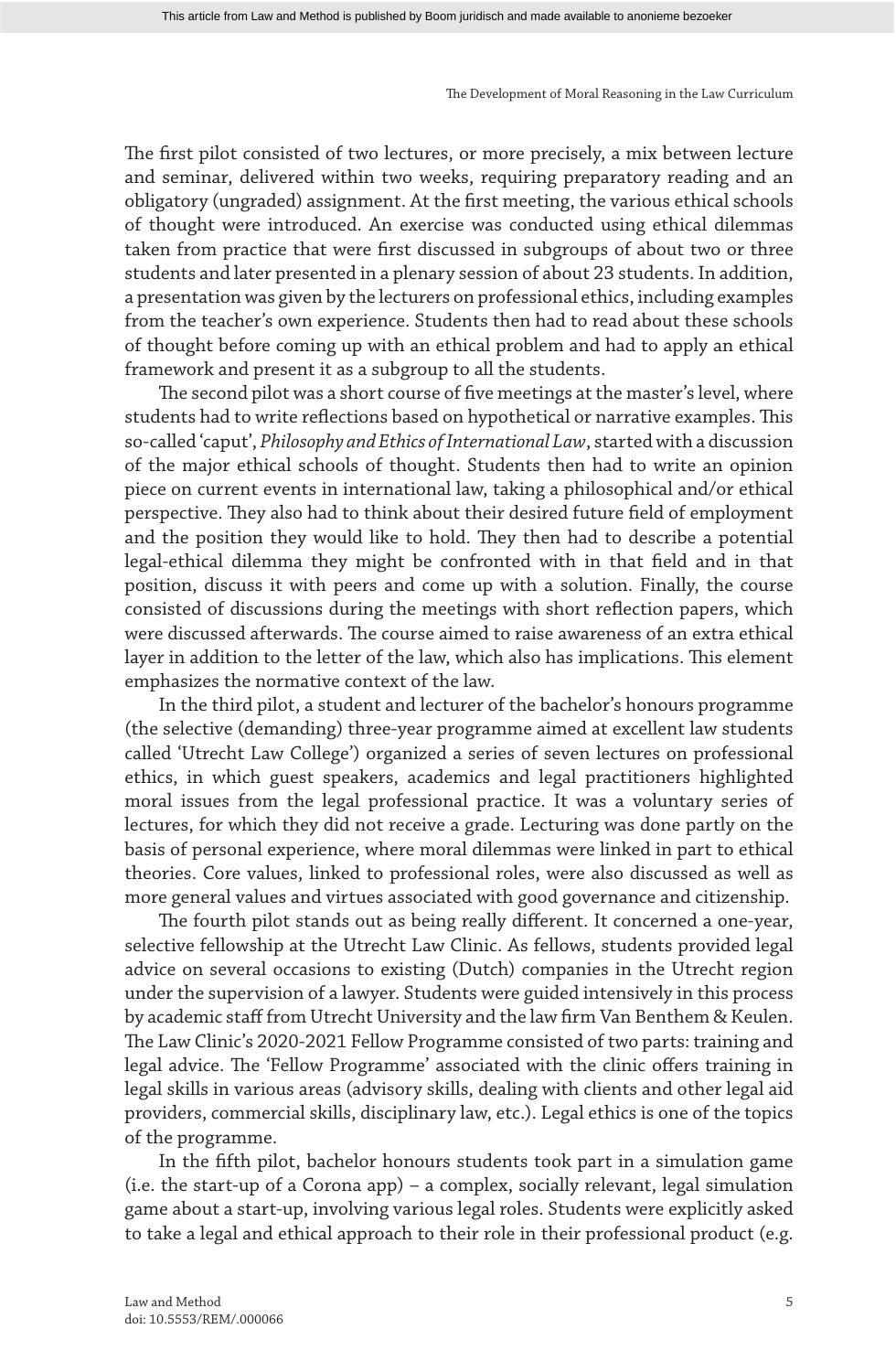legal advice) and to reflect on this. In the simulation game, the students were confronted with conflicts between different ethical theories and types of values and standards. Part of this process also included three meetings in smaller groups to discuss (legal) ethics. At the ethics meetings, not only the personal, institutional and professional values but also constitutional ones and values as a citizen were discussed. The moral aspects in the case of the simulation game were scrutinized as well as how ethical theories can help determine a position both in the case of the simulation game (i.e. the start-up of a Corona app) and outside the case, as a lawyer, using illustrations from practice. Finally, the discussion about (professional) ethics and legal philosophy was placed in a broader context, after which the students were presented cases with major inherent dilemmas. One of these was about the scarcity of intensive care beds during the covid-19 pandemic. Suppose someone went – against the government's warnings – 'partying' across the national border, where less strict Corona measures applied, got infected and turned out to need such a bed. However, for the allocation for such a bed, a statement from a housemate is required, stating that this person had complied with the measures. This leads to an ethical dilemma for the housemate: should he produce such a statement?

## **4. Research Methods**

### *4.1. Research Question and Anticipated Outcomes*

The remainder of this article will present the outcomes of the systematic study of the results of the five pilots on moral reasoning of law students. The aim of the study was to compare the four teaching methods used in these five pilots (see Section 3), using the Defining Issues Test (DIT-2), to determine which method(s) contribute(s) to students' capacity for moral reasoning. The research questions were as follows: I. Do the four teaching methods have a positive effect on the development of moral reasoning of law students? II. What do teachers believe to be the strong points of the pilots in relation to their influence on students' moral reasoning, and what conditions are necessary to come to fruition?

We expected that students' moral reasoning would improve when students were actively involved in solving issues or spent more time on the issues compared with learning activities where students were only passively involved or briefly working on ethical issues. Furthermore, we expected that the nature of the task (mandatory or not) and the role of the teacher were important for the way in which students engaged with these matters. Therefore, we expected that the approach taken by the teachers would be an important factor. It should be noted that no explicit assignment was given to the teachers beforehand about which approach to take when teaching legal ethics. Based on these criteria, we anticipated that the fourth and fifth pilot (examples of experiential learning over a longer period, with more time for tasks compared with the other pilots) would score highest when it came to students' moral development. The fourth pilot, in particular (clinics), entailed both 'taking responsibility for others in society' as well as 'making non-hypothetical, irreversible moral choices' – both criteria for moral reasoning (Kohlberg – see Chapman, 2002, p. 83). The qualitative data will confirm whether or not lecturers agree with these expectations.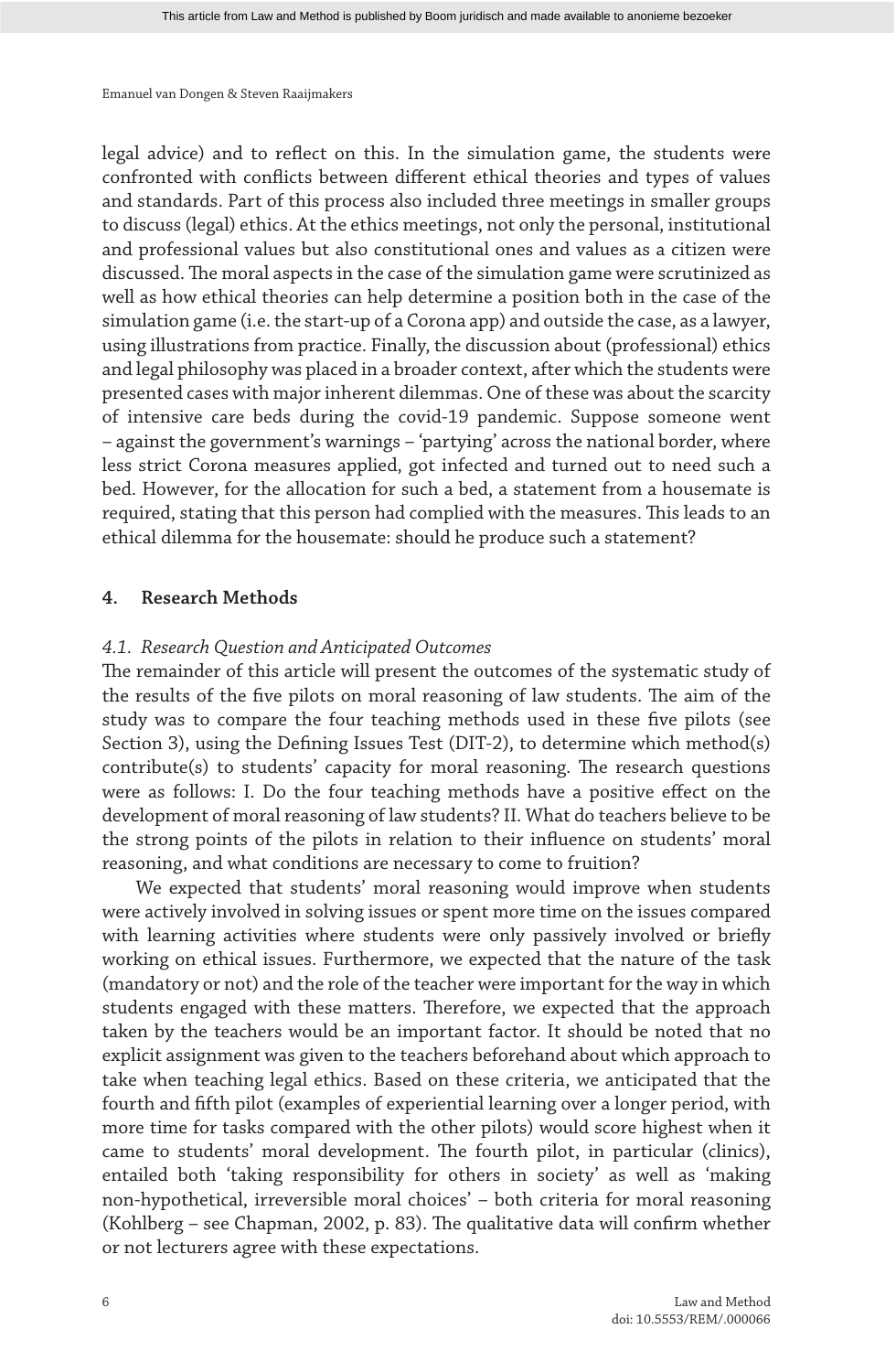# *4.2. Methods and Data Collection*

Multiple methods were used in combination in this study. First of all, the DIT was used to measure the development of moral reasoning in bachelor's and master's law students. By means of paired t-tests (pre- and post-measurements – on the level of schemas, patterns of thought, see Section 4.4, and on overall level), we tried to identify which learning activity yields the most gain in moral reasoning (five groups, pre- and post-measurements) in Statistical Package for the Social Sciences (SPSS). Although the pilots started with larger groups of students, we were unable to collect both pre- and post-measurements for all the students. Therefore, we report only on the data of students who have both pre- and post-measurements. Additional information about the effectiveness and utility of the method was gathered using semi-structured interviews with the lecturers (e.g. do you think the method contributed to the moral development of students? Was the method easy to implement?). Their experiences and the reflections of the lecturers will be used to interpret the results: what exactly were the elements that proved to be effective (in the quantitative part of our study)? Our intention was to link the quantitative results (based on the DIT) to the qualitative results from the interviews. However, owing to a low response rate on the questionnaire, we have decided to analyse these results independently. Furthermore, the interviews were analysed together instead of separately. Therefore, our conclusions from the interviews should be related to the teaching of moral reasoning as a whole, not to any one method individually.

# *4.3. Choice of Measurement Instrument*

We chose one of the most commonly used tools for measuring moral reasoning – derived from theory and empirically validated – namely, the DIT (Rest et al., 1999b).

The DIT has been shown to be sensitive to educational interventions (Rest et al., 1999b, p. 647), even small short-term educational interventions (e.g. Roche & Thoma 2017). The development from 'lower' to 'higher' levels is empirically supported (see e.g. Landsman & McNeel, 2004). Educational interventions are useful and are reflected in the P-score (moral reasoning level; Schlaefi, Rest & Thoma, 1985). Standards for the DIT-2 are present, and research is being conducted with the use of the DIT at Utrecht University. An interesting aspect of the DIT is whether the scenarios should be context specific or not (Doyle, Frecknall-Hughes & Summers, 2009). Moral reasoning in a client-lawyer context might work differently than in a more general context. Additionally, law students might perceive the issues differently from other students. This might decrease the validity of the DIT. At this moment, there are no indications in the literature to assume that this is the case.

The DIT has been effectively used to assess moral reasoning, i.e. the 'psychological construct that characterizes the process by which people determine that one course of action in a particular situation is morally right and another course of action is wrong' (Rest et al., 1997a). The DIT, originally based on Kohlberg's theory, is a probabilistic stage model: the probability of reasoning according to a higher stage of moral judgment increases when the ability of moral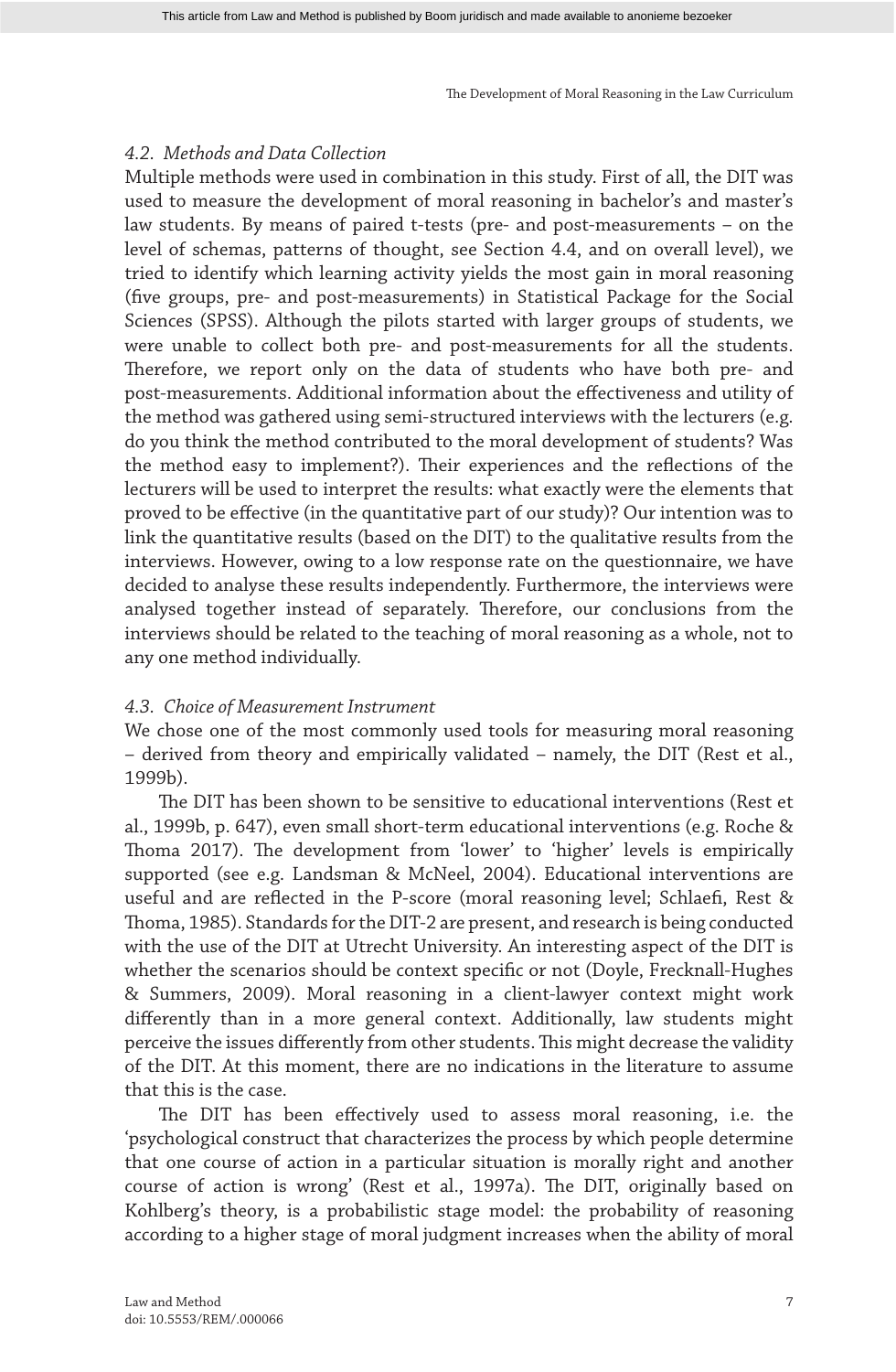judgment increases (van den Enden et al., 2019, p. 423). By using a statistical model (*item response theory*), van den Enden et al. (2019) showed that the ordering of the stages fitted the ordering in the underlying stage model well. Furthermore, their findings are compatible with the notion of one latent moral developmental dimension and support the renewed DIT-2. We used the DIT-2 to measure the preand post-level of moral reasoning of the law students.

The DIT-2<sup>5</sup> is only loosely based on Kohlberg.<sup>6</sup> In addition, it has been influenced by schema theory (Rest et al., 1999a). Coming from Kohlberg's ideas and extending these Kohlbergian understandings of 'developmentally sequenced and structured patterns of thought', neo-Kohlbergians call for a theoretically based framework that comprises three schemas (Mayhew et al., 2015, pp. 379-380): personal interest schema, maintaining norms schema and post-conventional schema. DIT items cluster around these three general moral schemas, i.e. developmental constructs: arguments that appeal to personal interests (Personal Interest), to maintaining social laws and norms (Maintaining Norms) or appeal to moral ideals and/or theoretical frameworks for resolving complex moral issues (Post-conventional P-score). Besides the older ways of scoring, a new way of scoring was added to the DIT-2 – the N2-score/index – which, according to Rest et al. (1997b), outperforms the P-index.<sup>7</sup> The N2-score has two parts: the degree to which post-conventional items are prioritized plus the degree to which personal interest items (lower stage items) receive lower ratings than the ratings given to post-conventional items (higher stage items; Rest et al., 1997b).

The DIT-2 questionnaires began with a general introduction to how the questionnaire works, followed by five stories (scenarios) about social problems with questions (which action to take; rating of various issues in terms of importance; ranking of these issues in the order of importance), i.e. the Famine dilemma and the Reporter, School Board, Cancer and Demonstration stories, and concluded with some demographic questions. Respondents had to indicate what they thought should be done in that situation (make an action choice). They then had to rate 12 items representing different issues related to the dilemma in terms of their importance in deciding about the social problem (5-point scale). Finally, they had to indicate which four of those 12 aspects they ranked most (and least) important. After analysing the results, students were given a P-value that reflected the degree to which they used higher order moral reasoning and an N2-score that also reflected the extent to which they rejected ideas because they were simplistic or biased.<sup>8</sup>

- 5 https://ethicaldevelopment.ua.edu/about-the-dit.html.
- 6 The development of the DIT-2 has to do with the criticisms of Kohlberg's model of moral reasoning. One such criticism was that under Kohlberg's model lay a set of moral values influenced by the work of John Rawls and Immanuel Kant (Rest et al., 1999). So 'better moral reasoning' would depend on these values (Graham et al., 2011). Others claim that there is no link between the levels and specific moral theories (Thoma, Bebeau & Narvaez, 2016). A test that is less dependent on value systems is the Moral Foundations Questionnaire (MFQ; based on Moral Foundations Theory). The MFQ maps out which dimensions people consider important when making moral choices. This questionnaire therefore does not use any scenarios or dilemmas.
- 7 The new way of scoring does not change the fact that the DIT is still based on the stage-typed instruments like the DIT-1 (Rest et al., 1999b; van den Enden et al., 2019).
- 8 See also www.liberalarts.wabash.edu.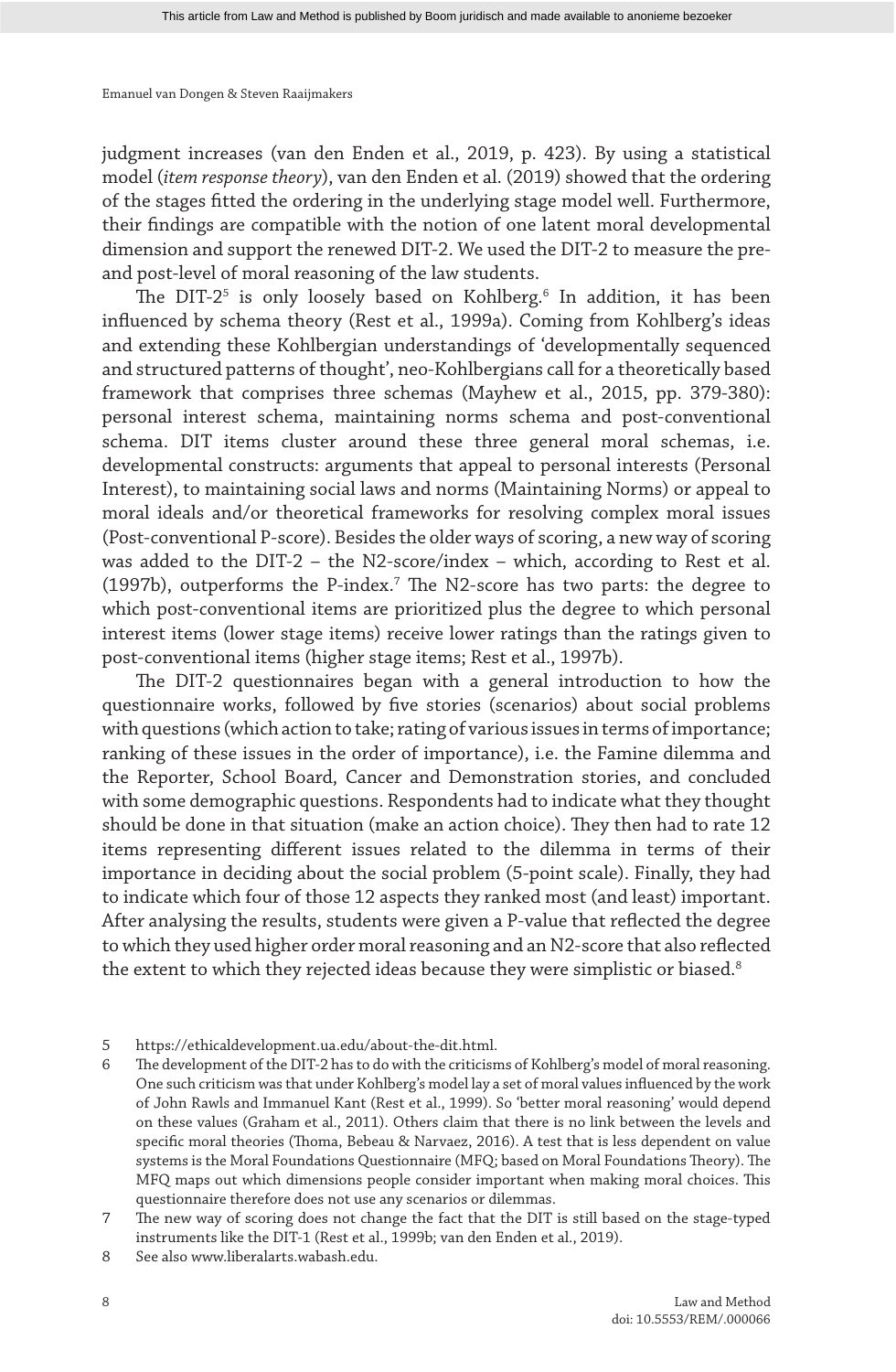# *4.4. Ethics and Data*

Before the data collection began, the Ethical Committee of Utrecht University's Faculty of Law, Economics and Governance approved our research proposal, under the condition that we would set up an informed consent providing students with information about the study.<sup>9</sup> The storage of (personal) data was done in a digital safe managed by Utrecht University, to which only the two researchers who participated in this research had access. Yoda (drive) was chosen as the most secure option for storage, where the data would be stored for a period of ten years. The data collected via Qualtrics was exported to the SPSS, anonymized and sent to the Center for the Study of Ethical Development of the University of Alabama, which converted it into score reports. Data transfer was done via a shared drop box and deleted immediately afterwards. Further data analysis was subsequently carried out based on the new (converted) SPSS files. The data (in word (interviews) and surveys (raw anonymous data in Excel files and analysis in score reports (pdfs and SPSS files)) is stored in Yoda.

# **5. Results**

# *5.1. Results Based on the Defining Issues Test*

Here we report the results of our analyses, investigating the effects of four different teaching methods on students' moral reasoning. For analysis, only students who participated in both pre- and post-test were included (see Table 2).

| <b>Pilot</b> | N (Before | N (After | Mean Age | Gender (%                                                                                                                                 |  |
|--------------|-----------|----------|----------|-------------------------------------------------------------------------------------------------------------------------------------------|--|
|              |           |          |          | post-test (N (after exclusion)), mean age and gender percentage of<br>number of students in both pre- and post-test (N (after exclusion)) |  |
|              |           |          |          | post-test (N (before exclusion)), number of students in both pre- and                                                                     |  |

*Table 2 Participants' information: Total number of students in pre-test or* 

| <b>Pilot</b> | N (Before<br>Exclusion) | N (After<br>Exclusion) | <b>Mean Age</b> | Gender (%<br>Female) |
|--------------|-------------------------|------------------------|-----------------|----------------------|
|              | 20                      | 6                      | 24.3            | 83                   |
| Ш            | 21                      | 6                      | 24.8            | 33                   |
| Ш            | 28                      | 17                     | 20.4            | 88                   |
| IV           | 8                       | 6                      | 22.8            | 83                   |
| ν            | 37                      | 8                      | 20.5            | 50                   |

Table 3 shows the starting point of development for students, the means in pre-measurement of their post-conventional scores (P-score) and their N2-score, i.e. the degree to which post-conventional items are prioritized plus the degree to which personal interest items (lower stage items) receive lower ratings than the ratings given to post-conventional items (higher stage items). The N2-scores and P-scores are highly intercorrelated (Bebeau & Thoma, 2003). Our P and N2 results

<sup>9</sup> The suggestion to translate the surveys from an American to a Dutch context was not accepted, since a section of the respondents were non-Dutch, English-speaking or followed a course or programme taught in English.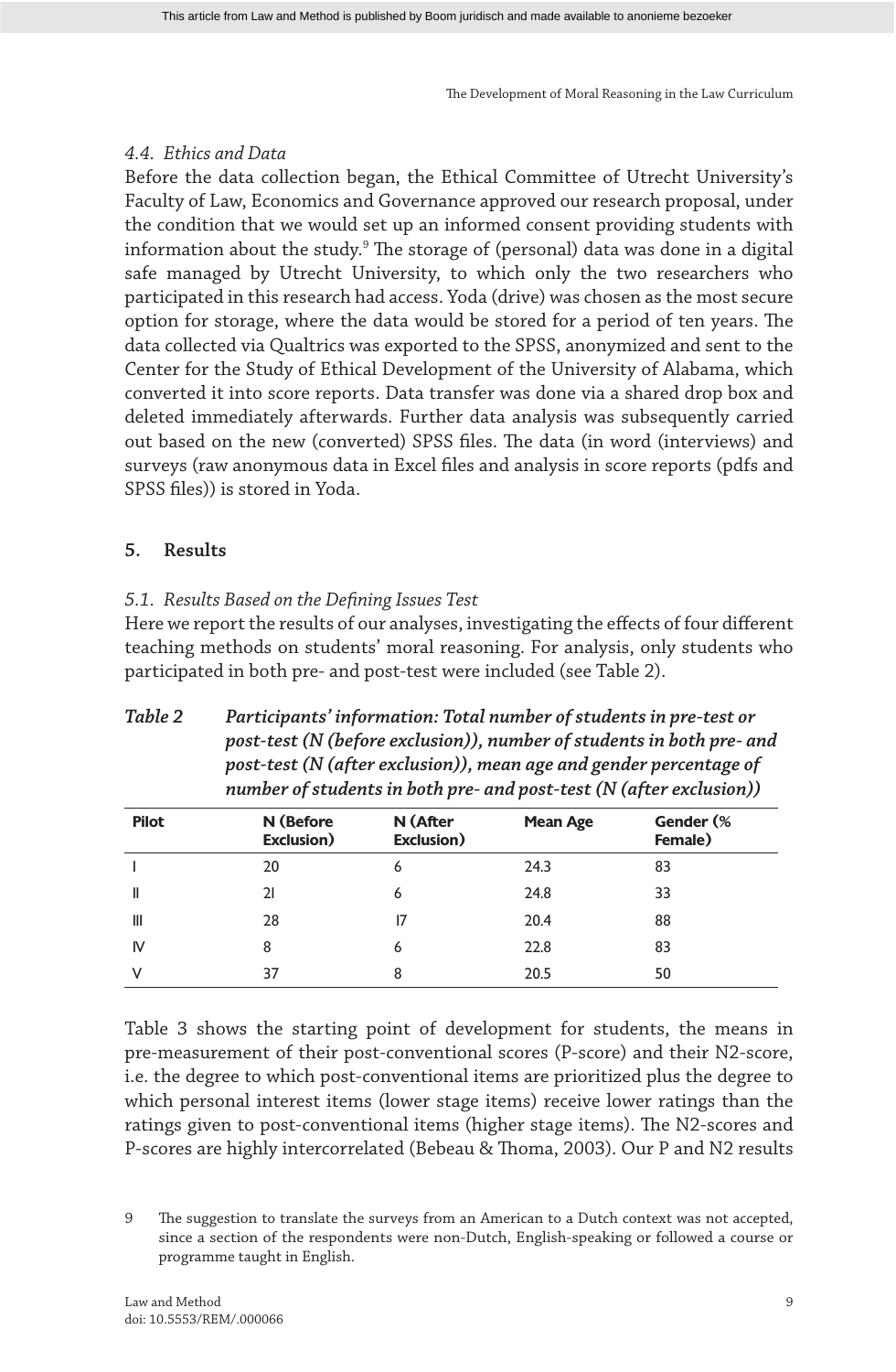are in line with the DIT scores (US) college students have (in the 40s; Bebeau & Thoma, 2003, p. 8). Dong (2011) reports an average P-score of 35.09 for US undergraduates (SD = 15.21) and 41.06 for US graduates (SD = 15.22) and an average N2-score of 34.76 for US undergraduates (SD = 15.45) and 41.33 for US graduates ( $SD = 14.57$ ).

| Table 3 | Initial means of levels of moral reasoning, measured in post-  |
|---------|----------------------------------------------------------------|
|         | conventional scores (P) and N2-scores, amount per group before |
|         | ethical courses (pilots) started                               |

| <b>Pilot</b>   | P-score | N <sub>2</sub> -score |
|----------------|---------|-----------------------|
|                | 40      | 44                    |
| $\mathsf{I}$   | 48.3    | 48                    |
| $\mathbf{III}$ | 47.2    | 47                    |
| IV             | 42.2    | 44                    |
| $\vee$         | 43      | 43.4                  |

By means of a paired t-test we tested whether the pre- and post-measurement (N2, stages 2-3, stage 4 and P-scores) were equal. A significant result would indicate a difference in pre- and post-measurement. The N2-scores provide insight into the overall level of moral reasoning, and the stage 2/3, stage 4, and P-scores are meant to differentiate between the different developmental schemas. The results are shown in Table 4. Given the small sample sizes, we examined the normality. Three times the assumption of normality was violated (Shapiro Wilk test), and in those instances we performed the nonparametric Wilcoxon signed rank test. In none of the cases did we find a result other than that coming from the parametric tests.

|                      |                       | M         | SD    |  |
|----------------------|-----------------------|-----------|-------|--|
| Pilot I ( $n = 6$ )  | N <sub>2</sub> -score | 4.33      | II.22 |  |
|                      | Stage 2/3             | 0.667     | 8.27  |  |
|                      | Stage 4               | $-5.33$   | 9.09  |  |
|                      | P-score               | 7.33      | 15.88 |  |
|                      |                       |           |       |  |
| Pilot II $(n = 6)$   | N <sub>2</sub> -score | $8.64*$   | 5.27  |  |
|                      | Stage 2/3             | $-1.00$   | 6.16  |  |
|                      | Stage 4               | $-12.67*$ | 10.78 |  |
|                      | P-score               | $10.67 *$ | 7.12  |  |
|                      |                       |           |       |  |
| Pilot III $(n = 17)$ | N <sub>2</sub> -score | L33       | 9.14  |  |
|                      | Stage $2/3$           | .4        | 10.07 |  |

*Table 4 Mean difference (rounded) between post- and pre-measurements (in N2, stage 2/3, stage 4 and P-scores); amounts per group (n), mean (M) with standard deviation (SD). Significant results are indicated by an asterisk (\*).*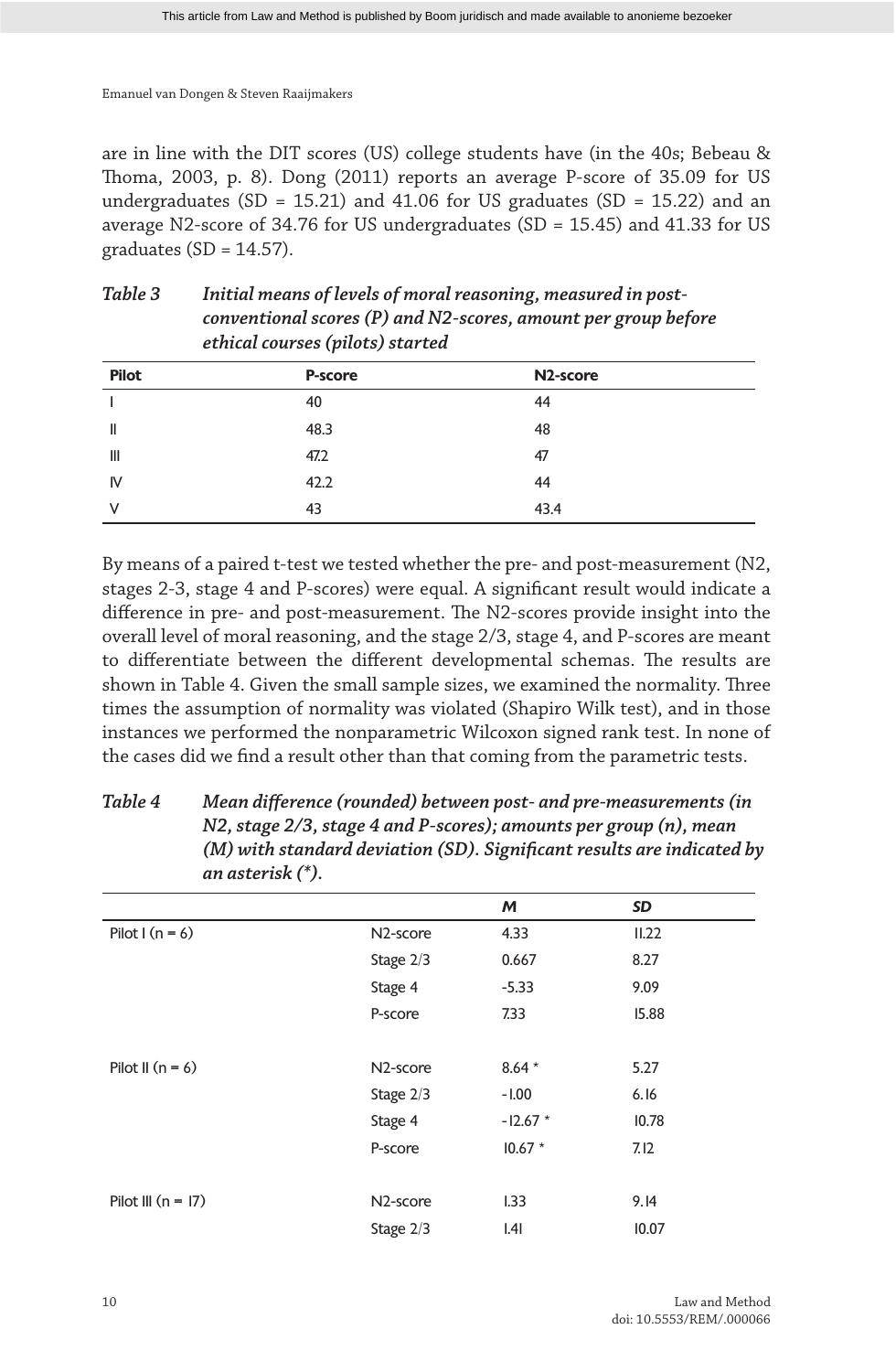| iuwic 1<br>$\frac{1}{2}$ |                       |           |       |
|--------------------------|-----------------------|-----------|-------|
|                          |                       | M         | SD    |
|                          | Stage 4               | $-0.706$  | 14.70 |
|                          | P-score               | 0.235     | 14.76 |
|                          |                       |           |       |
| Pilot IV $(n = 6)$       | N <sub>2</sub> -score | 2.88      | 16.11 |
|                          | Stage $2/3$           | $-1.63$   | II.03 |
|                          | Stage 4               | 3.34      | 22.80 |
|                          | P-score               | 0.102     | 22.81 |
|                          |                       |           |       |
| Pilot V $(n = 8)$        | N <sub>2</sub> -score | 1.78      | 8.38  |
|                          | Stage 2/3             | 8.75      | 17.04 |
|                          | Stage 4               | $-13.00*$ | 8.94  |
|                          | P-score               | 5.50      | 10.52 |

# *Table 4 (continued)*

Unfortunately, in all pilots, the remaining groups, i.e. students that participated in both the pre- and post-measurements, were quite small. Conclusions therefore need to be taken with caution. Nevertheless, an interesting overall observation is that stage 4 results, which focus on maintaining social laws and norms decline (in all pilots, except for pilot 4) – even significantly in pilots 2 and 5 (with a decrease of 12.67 respectively 13.00), while the post-conventional levels, i.e. a person's sense of morality as defined in terms of more abstract principles and values, increase. Also, when all pilots are taken together, looking at changes in scores after ethics teaching, we see an overall trend/rise in N2, i.e. the degree to which post-conventional items are prioritized plus the degree to which personal interest items (lower stage items) receive lower ratings than the ratings given to post-conventional items (higher stage items). This gives us an indication that our teaching (methods) on legal ethics had a positive effect. Although some significant differences in the pre- and post-scores were found, these should be interpreted with utmost care. However, for future research it can be interesting to explore these results further.<sup>10</sup> These results might indicate that students' sense of morality is defined in terms of more abstract principles and values increased, their focus on maintaining social laws and norms declined, and they prioritized post-conventional items more in combination with giving lower ratings to personal interest items than the ratings given to post-conventional items. This preference for higher stage items, which was significant although for a small group, can also be seen as a (positive) trend across all the pilots taken together. Further research could investigate these results further.

<sup>10</sup> Significant differences in the pre- and post-scores were found for pilot 2 (except for the differences in stages 2/3): a significant increase for the N2-scores at the beginning (*M* = 47.76, *SD* = 8.67) and the end of the course (*M* = 56.40, *SD* = 8.93); t(5) = -4.014, *p* = 0.010; a significant decrease for the stage 4 scores at the beginning (*M* = 28.33, *SD* = 17.18) and the end of the course (*M* = 15.67, *SD*  $= 9.158$ ); t(5) = 2.877, p = 0.035; a significant increase for the P-scores at the beginning (*M* = 48.33, *SD* = 9.416) and the end of the course (*M* = 59.00, *SD* = 10.020); t(5) = -3.671, *p* = 0.014.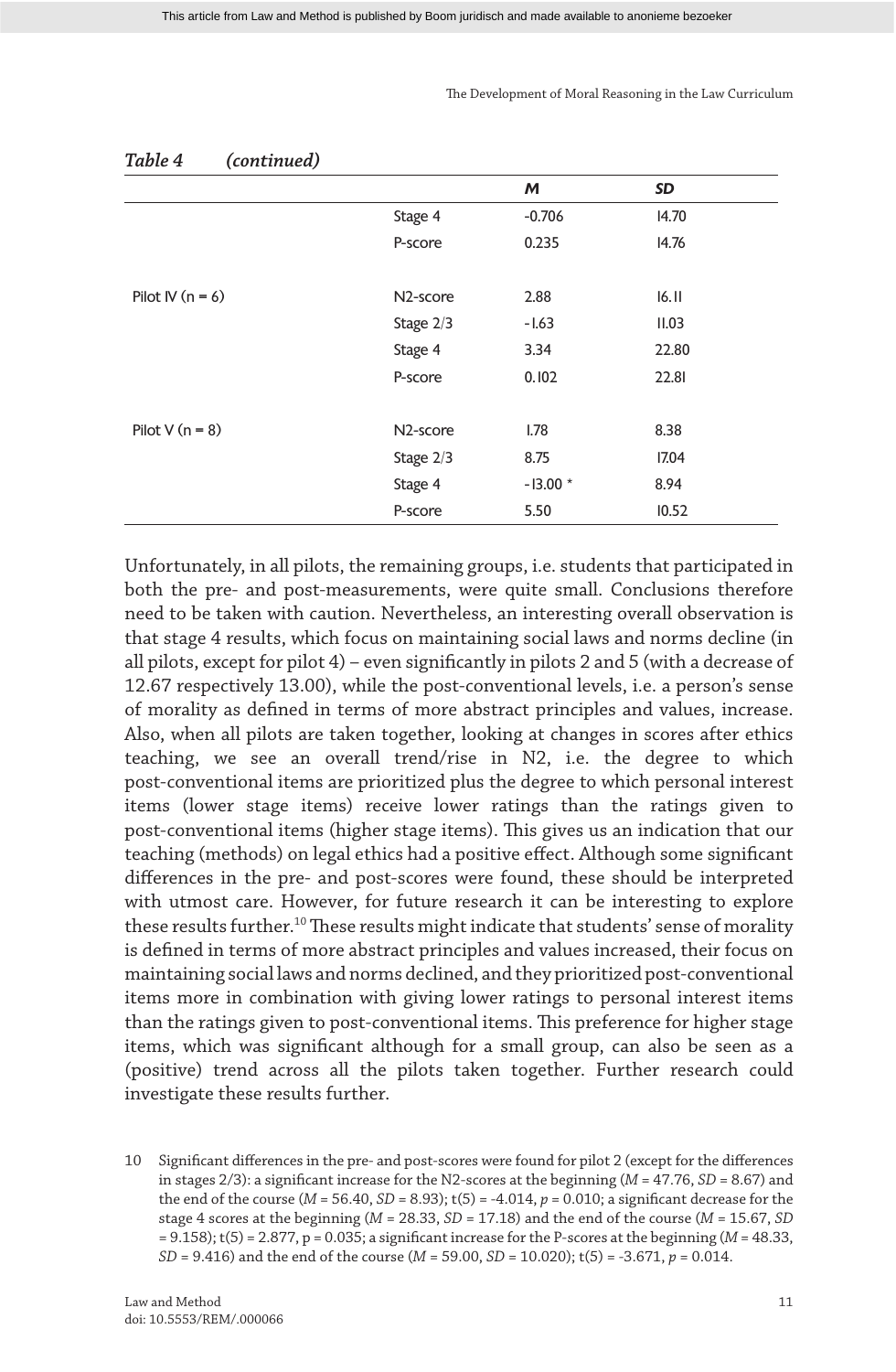# *5.2. Experiences of the Teachers or Coordinators Involved*

We interviewed at least one teacher per pilot, and interviews took between 30 and 45 minutes. Owing to the coronavirus pandemic, interviews were conducted through MS Teams. The primary research question in these semi-structured interviews was 'What are [according to the teachers] the effective elements of their courses?' First, teachers were asked to give a brief overview of the course they taught. Next, they were asked to elaborate on the (in their view) effective elements of the course. At the end of the interview, teachers were asked to comment on what made the effective element hard to implement or what could be certain important preconditions for the element to be effective. The interviews were analysed using a process of open-coding. This resulted in seven effective elements (strengths; Table 5) that were mentioned at least by two teachers.

The semi-structured interviews ( $N = 7$ ) can be summarized in the following five main strengths and difficulties experienced by the teachers (see Table 5).

| <b>Strengths</b>                                                                         | <b>Difficulties</b>                                                                                                                                             |
|------------------------------------------------------------------------------------------|-----------------------------------------------------------------------------------------------------------------------------------------------------------------|
|                                                                                          |                                                                                                                                                                 |
| Giving examples from practice, from own<br>experience (ethical conflicts), story telling | Course should be taught by or should involve<br>teachers with experience in practice                                                                            |
| Teaching students to recognize problematic<br>situations                                 | Students should discuss dilemmas or<br>experience them in practice                                                                                              |
| Interacting and reflecting                                                               | Teachers should ask students their moral views<br>and their chosen way of action; preparation of<br>students                                                    |
| Acting as a role model, showing steps in<br>teacher's thinking                           | Teachers should openly discuss their own<br>experience as practitioners                                                                                         |
| Connecting theory with practice and practice<br>with theory                              | Although practitioners who (co-)teach a course<br>often put less emphasis on didactics, teachers<br>should link examples from practice with<br>(ethical) theory |

*Table 5 Strengths and difficulties mentioned by the teachers in the semi-structured interviews*

# **6. Discussion and Conclusion**

We began this study with the statement that most literature on (the effectiveness of) teaching methods for moral education of university students is Anglo-American and that as yet no study of this topic had been conducted on Dutch law students. Therefore, their level of moral judgment and whether this changes throughout their university education was unknown. In particular, our research questions were as follows: I. Do the four teaching methods at hand have a positive effect on the development of moral reasoning of law students? II. What perceptions do teachers have concerning the strong points of the pilots in terms of their influence on students' moral thinking, and what conditions are necessary to come to fruition? We discuss these matters now.

Not much is known about what types of moral education for law students are effective. So measuring the effects of moral education on Dutch law students, as we have done using the DIT, is an innovative step. It is not often used, particularly in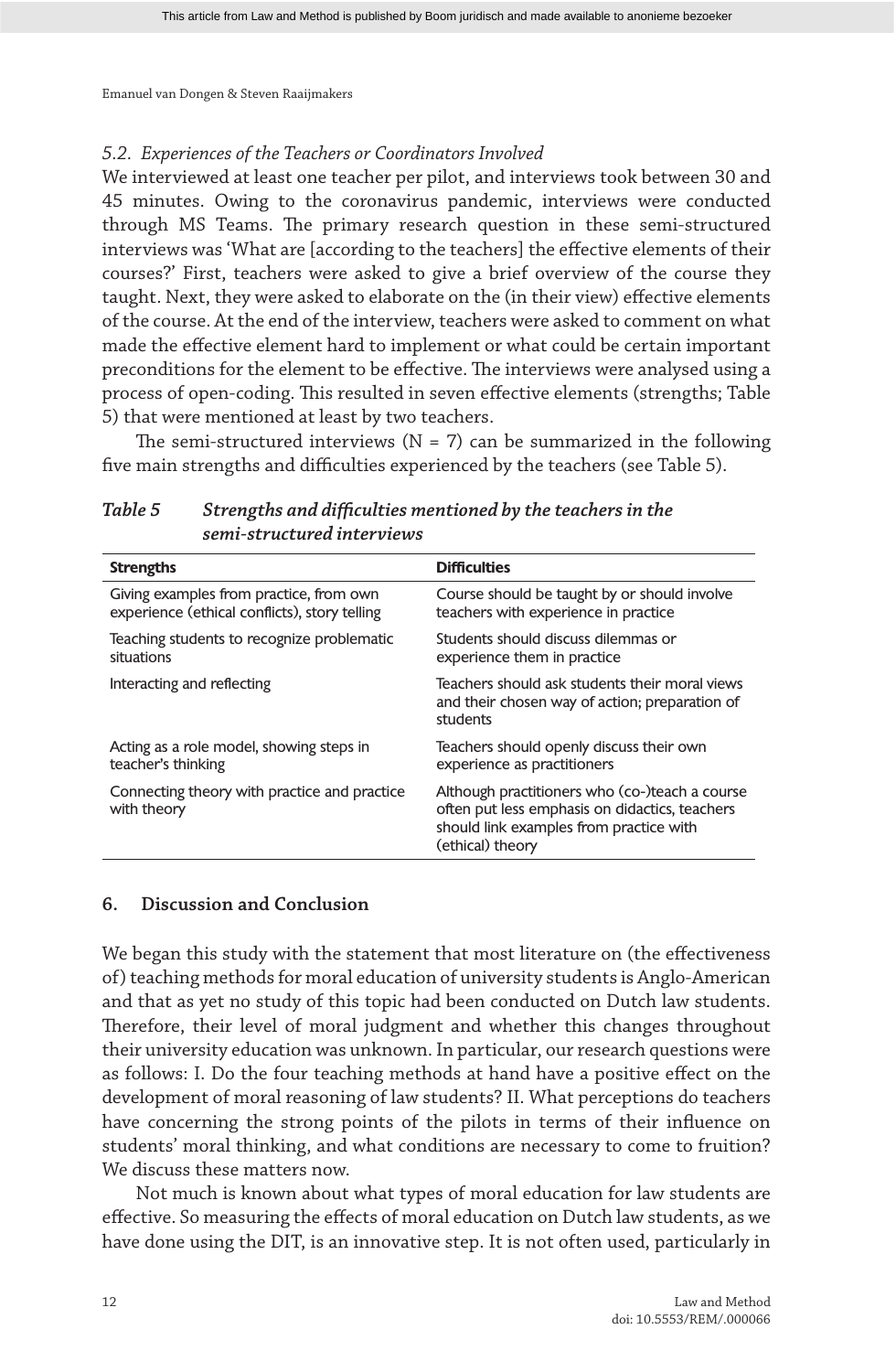the Netherlands, let alone by law lecturers. Our expectation that students' moral reasoning would improve when actively involved in solving issues and more time-on tasks than when passively and/or briefly working on ethical issues could be true considering that the pilots did show a numerical improvement in the desired direction, i.e. higher stage ways of moral thinking. However, owing to the low number of respondents per pilot – it is a pity that, even after issuing reminders, only a few students filled in the questionnaire twice – (and the substantial SD), it is not possible to generalize the results. Consequently, our conclusions can only be tentative and must be interpreted with due caution. Therefore, the statistical tests, in general, lacked the power to discern differences between the pre- and post-measurements.

Our results show that Utrecht School of Law students' N2 results were in line with the DIT scores of (US) college students (i.e. in the 40s). According to Bebeau and Thoma (2003), in heterogeneous samples the level of formal education (junior high, senior high, college, graduate) accounts for 30% to 50% of the variance in DIT scores. In our study, the highest means were found by master's students in an international classroom, i.e. a class with students from various school systems and countries of origin (pilot II) and a bachelor's honours (senior) year elective module (pilot III). The overall scores in our study are higher than the mean levels reported for graduate level under US citizens with English as their primary language by Dong (2011). In Anglo-American literature, it has been argued that law students become cynical and uncritical because of their experiences at university – of course, the students measured in our pilots were not 'average', in the sense that three pilots were followed by honours students, one pilot to a selective clinic programme and one pilot to an international master. The scores in our pilot were relatively high and challenge this assumption. Furthermore, the fact that the scores measured were well above the average norm for higher order and more sophisticated moral thinking, even at the undergraduate level, might justify the tentative and suggestive conclusion that a ceiling effect could have made it difficult to increase the scores any further.

We started with various teaching methods involving conversations about moral dilemmas, methods based on hypothetical, narrative or real examples, and experiential learning combined with reflection on one's own (role played/ hypothetical) situation or actual experiences. Although pilot II included in-class reflection papers, it also worked with dilemmas. Therefore, it is not possible to give a conclusive answer as to whether one of them would work sufficiently, even though pilot I only worked with dilemmas. The groups are too small. Certainly because the literature has stated that discussions about moral dilemmas appear to be an effective intervention for the level of moral reasoning (and ethical judgment), further research is needed in this regard. The two pilots that included experiential learning (III and IV), unfortunately, did not give statistically significant and decisive results. This does not mean that this is not a potentially effective intervention but that research on a larger group of students is needed. Nevertheless, our expectation that the third and fourth pilots (examples of experiential learning over a longer period, with – compared with the other pilots – more time-on tasks)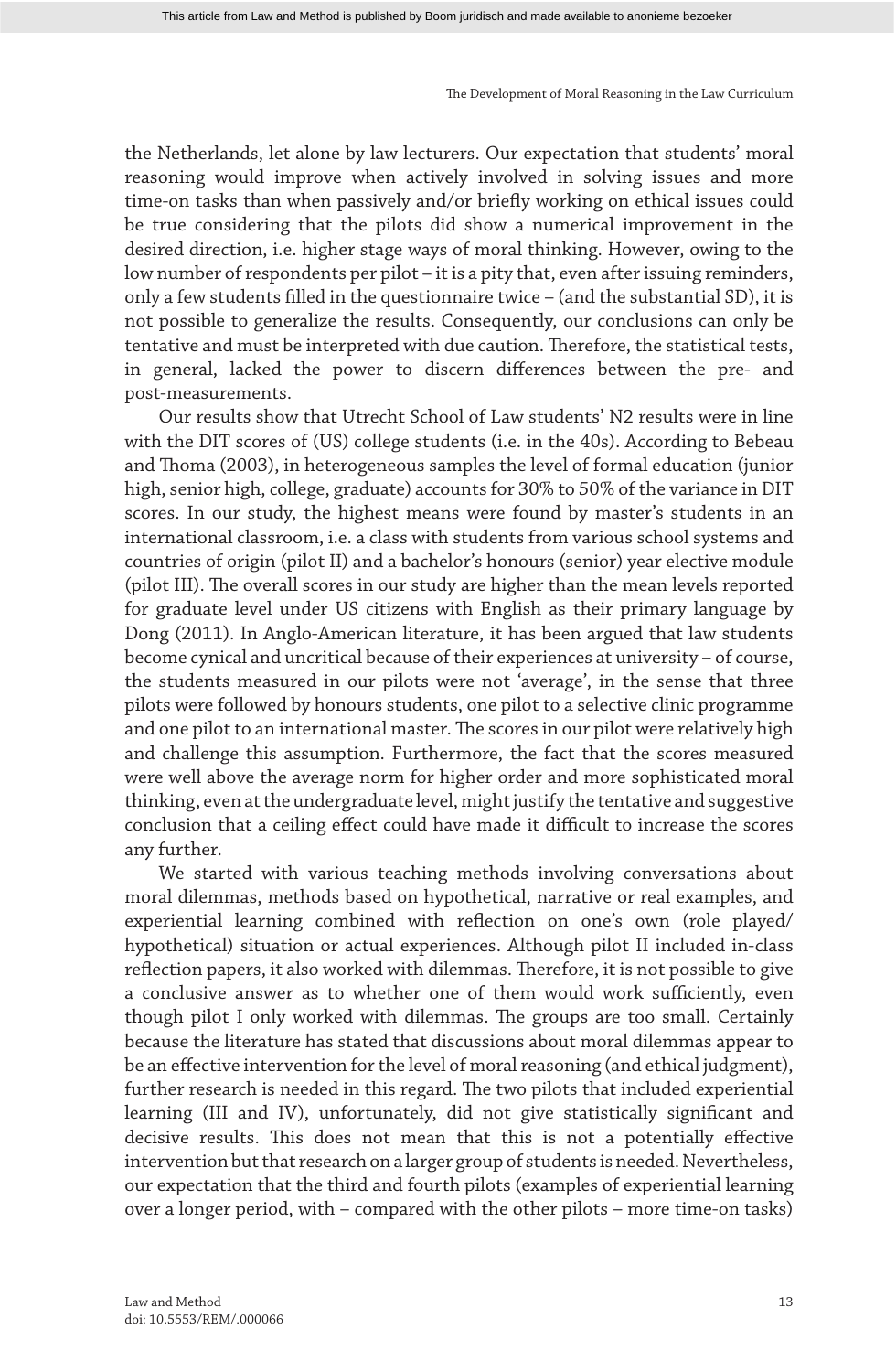would have the highest score in students' moral development could not be answered based on the data we collected.

Nevertheless, pilot II has the largest positive increase in N2-score (8.64) and P-score (10.67). Owing to this large increase, which was significant (even though this group was also very small), this pilot is interesting. Its result is remarkable as it is opposite to the results of Landsman and McNeel (2004) and Willging and Dunn (1981). Pilot II was an intensive course that was held over three consecutive weeks. This affirms the statement of Bebeau and Thoma (2003) that DIT scores show significant gains owing to moral educational programmes of more than three weeks (if one considers the preparation of the course it did slightly exceed the three weeks; otherwise, their statement is even applicable in our situation for a course of three weeks). Another remarkable difference, compared with the other pilots, is the international classroom where pilot II was held (various (ideological) insights) and the person of the teacher, who had both an ethical/theoretical background and practical experience as a lawyer. Finally, this is the only pilot for which the deliverables (opinion piece, application paper and participation, for which in-class reflection papers are used), including ethical reflections and writing, were part of the assessment. It is common knowledge that assessment is a powerful initiator for learning. One of the exercises was a kind of role-based problem-solving exercise that was coupled with ongoing reflective discourse. Students had to think about their desired future field of employment and position and describe a potential legal-ethical dilemma they could be confronted with in that field and in that position, discuss it with peers and come up with a solution. Lerner (2004) mentions that this is likely to significantly improve the effective involvement of law students in ethics and the mastery of the role of an ethical practitioner.

Our expectation that students' moral reasoning would improve when actively involved in solving issues and more time-on tasks than when passively and/or briefly working on ethical issues could be true considering the fact that pilot II was an intensive course. Furthermore, we suspected that the nature of the task (mandatory or not) and the role of the teacher were important for the way in which students engaged with these matters. This point is tentatively affirmed. The approach taken by the teachers was regarded as important: providing examples from practice, from personal experience (ethical conflicts), teachers should encourage discussions (between students) and should proceed step by step towards the difficult point of a dilemma. Teachers should ask students their moral views and their chosen way of action, making this preparation for students; teachers should openly discuss their own experiences as a practitioner and link examples from practice with (ethical) theory.

In conclusion, further research is needed to provide more insight into what types of moral education (possibly combined) are most effective in developing moral reasoning, preferably through various interventions over a longer period, stretching from the start of the bachelor's degree in law until (post-doctoral training in) practice. However, our study of the pilots has shown that both the design of effective moral education and the measurement of progress by means of DIT are feasible. The next step is to investigate differences between the types of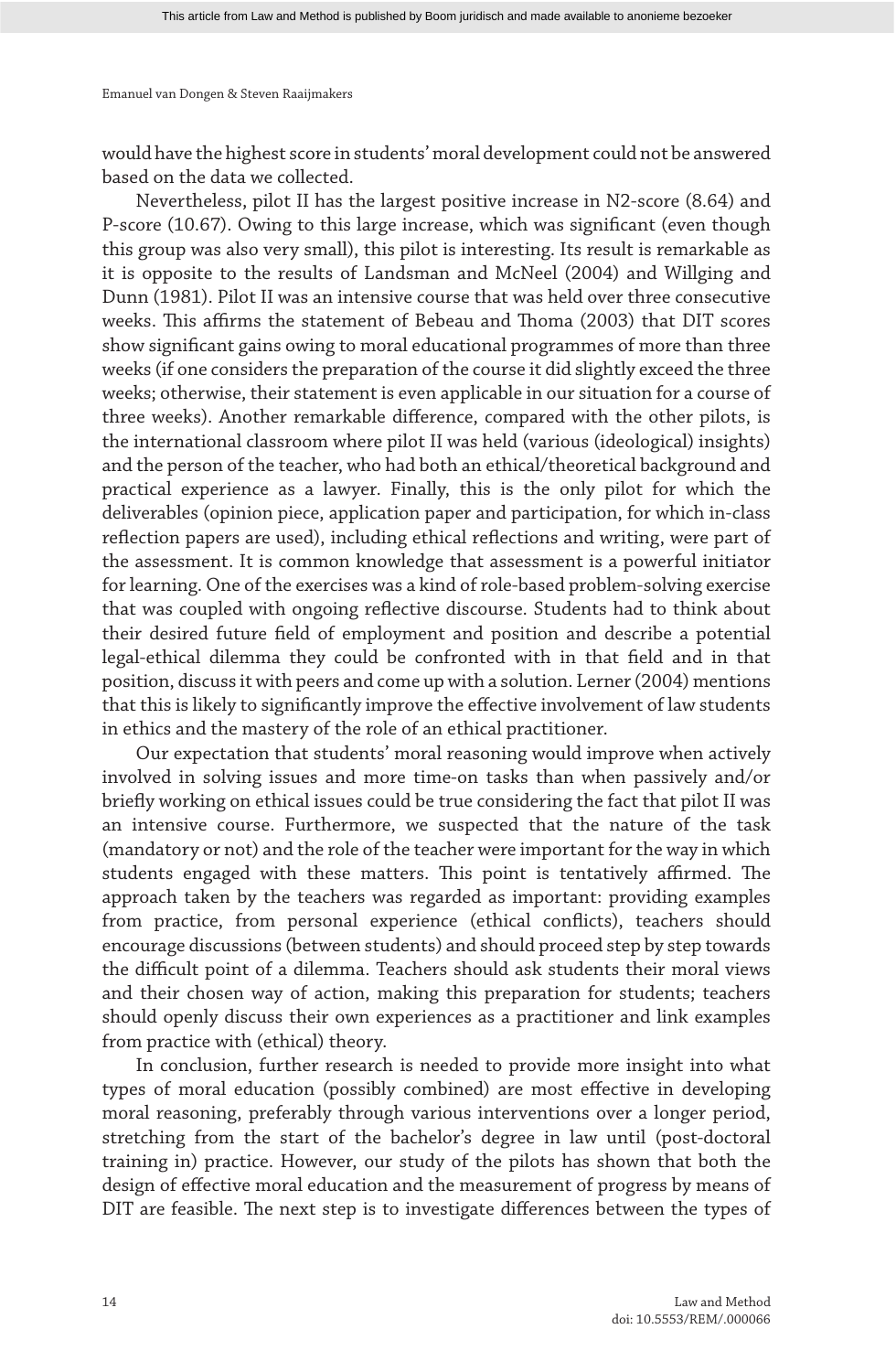moral education with larger groups of students in order to be able to reach firm conclusions.

A final, positive, though still tentative, result of these pilots is that there is no sign of cynical or amoral reasoning among (the small group of) Utrecht University law students. Our study might tentatively indicate that the (legal ethics) teaching at Utrecht University is already preventing students from becoming cynical and uncritical. This finding is at odds with the US findings. The reasons for this tentative finding, which might stem from the context of learning and/or cultural differences (e.g. on attitudes towards following rules), as well as the question of how ethical decision-making has developed over the years at law schools in the Netherlands, and also in other countries in Europe, might be an interesting avenue for future research.

## **References**

- Bebeau, M. J. & Thoma, S. J. (2003). *Guide for DIT-2. A guide for using the defining issues test, version 2 ('DIT-2') and the scoring service of the center for the study of ethical development*. University of Minnesota: Center for the Study of Ethical Development.
- Biggs, J. & Tang, C. (2011). *Teaching for Quality Learning at University* (4th ed.). Maidenhead: Open University Press/McGraw-Hill.
- Chapman, J. (2002). Why teach legal ethics to undergraduates? *Legal Ethics, 5*(1-2), 68-89.
- Darnell, C., Gulliford, L., Kristjánsson, K. & Paris, P. (2019). Phronesis and the knowledge-action gap in moral psychology and moral education: A new synthesis? *Human Development, 62*(3), 101-129. doi:10.1159/000496136.
- Dong, Y. (2011). *Norms for DIT2: From 2005-2009*. Center for the Study of Ethical Development. http://ethicaldevelopment.ua.edu/.
- Doyle, E., Frecknall-Hughes, J. & Summers, B. (2009). Research methods in taxation ethics: Developing the defining issues test (DIT) for a tax-specific scenario. *Journal of Business Ethics, 88*, 35-52. doi:10.1007/s10551-009-0101-5.
- Ferris, G. (2015). *Uses of value in legal education*. Cambridge: Intersentia.
- Graham, J., Nosek, B. A., Haidt, J., Iyer, R., Koleva, S. & Ditto, P. H. (2011). Mapping the moral domain. *Journal of Personality and Social Psychology. 101*(2), 366-385. doi:10.1037/ a0021847.
- Hartwell, S. (1995). Promoting moral development through experiential teaching. *Clinical Law Review, 1*(3), 505-540.
- Kohlberg, L. (1981/1984). *Essays on moral development*. San Francisco, CA: Harper & Row.
- Landsman, M. & McNeel, S. P. (2004). Moral judgment of law students across three years: Influences of gender, political ideology and interest in altruistic law practice. *South Texas Law Review, 45*, 891-919.
- Lerman, L. G. (1998). Teaching moral perception and moral judgment in legal ethics courses: A dialogue about goals. *William & Mary Law Review, 39*(2), 457-488.
- Lerner, A. M. (2004). Using our brains: What cognitive science and social psychology teach us about teaching law students to make ethical, professionally responsible choices. *Quinnipiac Law Review, 23*(3), 643-706.
- Mayhew, M. J., Pascarella, E., Trolian, T. J., & Selznick, B. S. (2015). Measurements matter: Taking the DIT-2 multiple times and college students' moral reasoning development. *Research in Higher Education, 56*(4), 378-396. doi:10.1007/s11162-014-9348-5.
- Rest, J. R. (1984). The major components of morality. In W. Kurtines & J. Gewirtz (Eds.), *Morality, moral development and moral behavior* (pp. 24-38). New York: John Wiley.